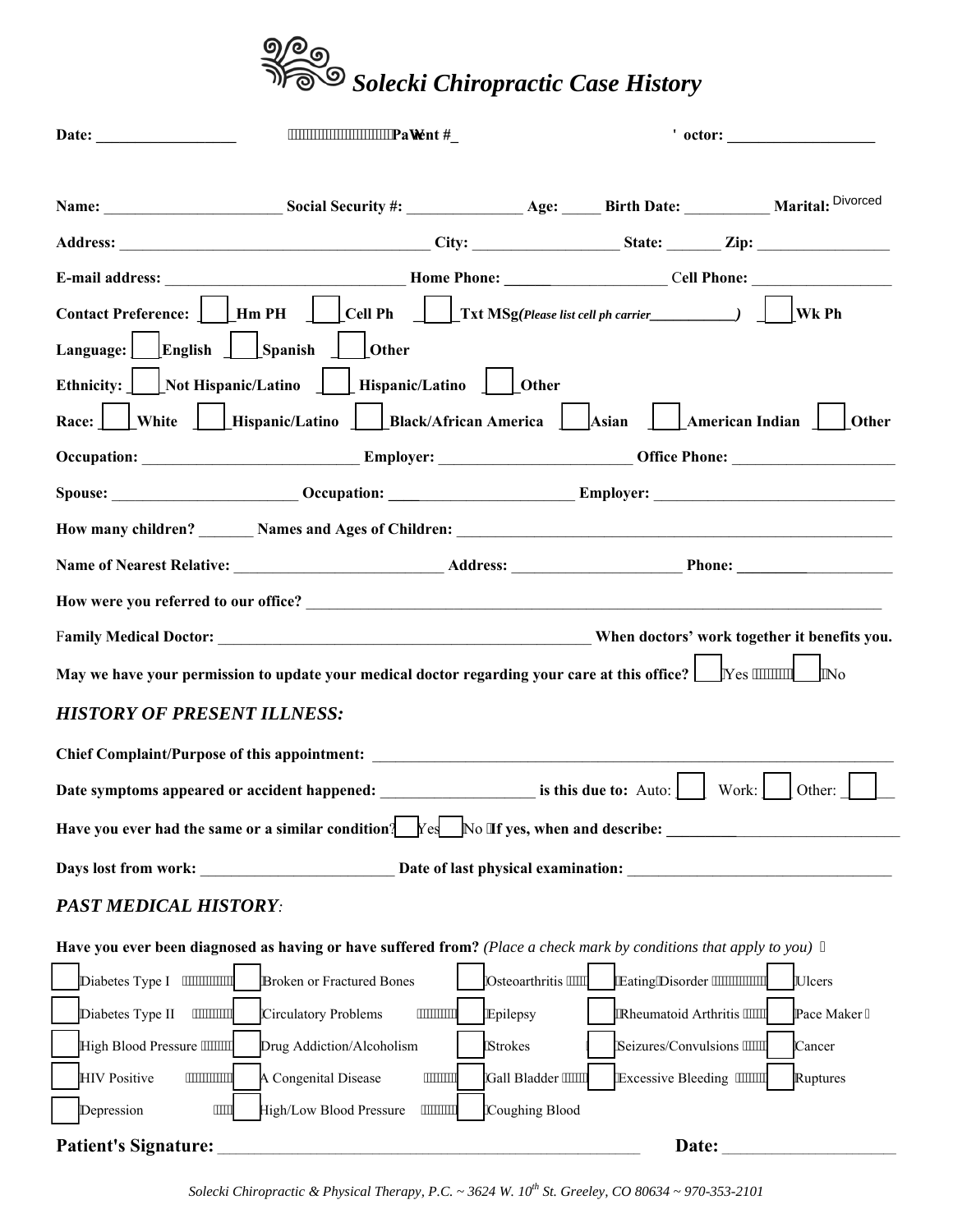| Have you had any major illnesses, injuries, falls, auto accidents or surgeries? (Women, please include information about childbirth):                |
|------------------------------------------------------------------------------------------------------------------------------------------------------|
| Have you been treated for any health condition by a physician in the last year? """"<br>Yes<br>N <sub>0</sub>                                        |
|                                                                                                                                                      |
|                                                                                                                                                      |
| Do you have any allergies to any medications? $\left  \begin{array}{c} \text{Yes} \\ \text{No } \text{If yes, describe: } \end{array} \right.$       |
|                                                                                                                                                      |
|                                                                                                                                                      |
| <b>SOCIAL HISTORY:</b>                                                                                                                               |
| Do you drink alcoholic beverages? No                                                                                                                 |
| Do you smoke? Never Former Smoker Current/Every day Current Some Day<br>Do you use any tobacco products? No                                          |
| Do you take vitamin supplements? No                                                                                                                  |
| Do you consume caffeine? No                                                                                                                          |
| Do you exercise? No<br>If yes, what is the frequency and type of exercise?<br><u>Letting and</u> type of exercise?                                   |
|                                                                                                                                                      |
| What percentage of time during the day (at home or at your job away from home) do you spend: lifting __ sitting __ bending __                        |
| <b>FAMILY HISTORY:</b>                                                                                                                               |
| $\left  \text{decesed} \right $ Current age if still living: $\left  \right $ Cause of death and age at death if deceased:<br>Father: living         |
| deceased Current age if still living: Cause of death and age at death if deceased:<br><b>Mother:</b> living                                          |
|                                                                                                                                                      |
| Do you have any family members who suffer from the same condition you do? If so, please list:                                                        |
|                                                                                                                                                      |
| FAMILY DISEASES (check if applicable and indicate whether family member is <i>Father</i> , <i>Mother</i> , <i>Sister</i> , <i>Brother</i> ):         |
| В<br>Tuberculosis <sup>B</sup><br>B<br>Cancer $B$<br>Mental Illness B<br>Asthma <sup>B</sup><br>Diabetes<br>Liver Disease                            |
| В<br>Heart Disease B<br>Lung Disease B<br>Arthritis <sup>B</sup><br>Stroke <sup>B</sup><br>Kidney Disease <sup>B</sup><br>Other                      |
| Patient's Signature:<br>Date:<br><u> 1980 - Jan Alexandria de Alexandria de Alexandria de Alexandria de Alexandria de Alexandria de Alexandria d</u> |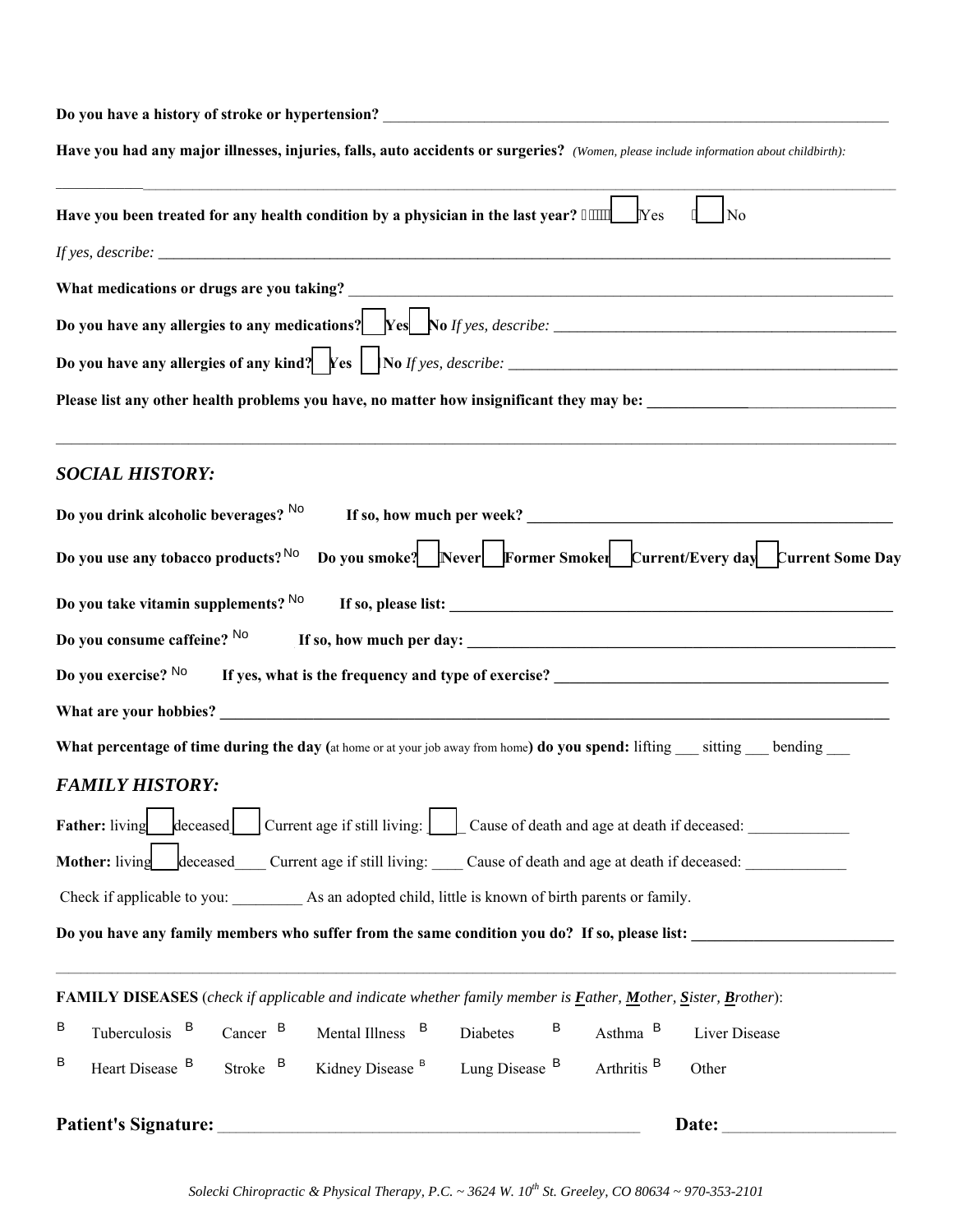## **PAIN QUESTIONNAIRE**

| Patient Name: | Date |
|---------------|------|
|               |      |

**Instructions:** These questions ask your views about how your pain affects how you function in everyday activities. Please answer every question and mark the ONE number on EACH scale that best describes how you CURRENTLY feel.

| 1. Does your pain interfere with your normal work inside and outside the home?                      | Work normally<br>Unable to work                                  |  |  |
|-----------------------------------------------------------------------------------------------------|------------------------------------------------------------------|--|--|
|                                                                                                     | 10                                                               |  |  |
| 2. Does your pain interfere with personal care (such as washing, dressing, etc.)?                   | Take care of self completely<br>Need help with all personal care |  |  |
|                                                                                                     | 10                                                               |  |  |
| 3. Does your pain interfere with your traveling?                                                    | Travel anywhere I like Only travel to see doctors                |  |  |
|                                                                                                     | 10                                                               |  |  |
| 4. Does your pain affect your ability to sit or stand?                                              | No problems<br>Can not sit/stand                                 |  |  |
|                                                                                                     | 10                                                               |  |  |
| 5. Does your pain affect your ability to lift overhead, grasp objects                               | No problems<br>Cannot do                                         |  |  |
| or reach for things?                                                                                | 10                                                               |  |  |
| 6. Does your pain affect your ability to lift objects off the floor,                                | No problems<br>Cannot do "                                       |  |  |
| bend, stoop or squat?                                                                               | 10                                                               |  |  |
| 7. Does your pain affect your ability to walk or run?                                               | No problems<br>Can not walk/run                                  |  |  |
|                                                                                                     | 10                                                               |  |  |
| 8. Do you have to take pain medication every day to control your pain?                              | No medication needed On pain medication                          |  |  |
|                                                                                                     | 10                                                               |  |  |
| 9. Does your pain force you to see doctors much more often than                                     | Never see doctor See doctor weekly                               |  |  |
| before your pain began?                                                                             |                                                                  |  |  |
|                                                                                                     | 10                                                               |  |  |
| 10. Does your pain interfere with your ability to see the people who                                | No problem<br>Never see them                                     |  |  |
| are important to you as much as you would like?                                                     | 10                                                               |  |  |
|                                                                                                     |                                                                  |  |  |
| 11. Does your pain interfere with recreational activities and hobbies<br>that are important to you? | No interference Total interference                               |  |  |
|                                                                                                     | 10                                                               |  |  |
| 12. Do you need the help of your family and friends to complete everyday tasks                      | Never need help Need help all the time                           |  |  |
| (including both work outside the home and housework) because of your pain?                          |                                                                  |  |  |
|                                                                                                     | 10                                                               |  |  |
| 13. Do you now feel more depressed, tense, or anxious than before                                   | No depression/tension<br>Severe depression/tension               |  |  |
| your pain began?                                                                                    | 10                                                               |  |  |
| 14. Are there emotional problems caused by your pain that interfere with                            |                                                                  |  |  |
| your family, social and or work activities?                                                         | No problems<br>Severe problems                                   |  |  |
|                                                                                                     | 10                                                               |  |  |
|                                                                                                     |                                                                  |  |  |

Examiner

OTHER COMMENTS: with a state of the state of the state of the state of the state of the state of the state of the state of the state of the state of the state of the state of the state of the state of the state of the stat

With Permission from: Anagnostis C et al: The Pain Disability Questionnaire: A New Psychometrically Sound Measure for Chronic Musculoskeletal Disorders*. Spine*  2004; 29 (20): 2290-2302.

 $\mathcal{L}_\text{max}$  , and the state of the state of the state of the state of the state of the state of the state of the state of the state of the state of the state of the state of the state of the state of the state of the st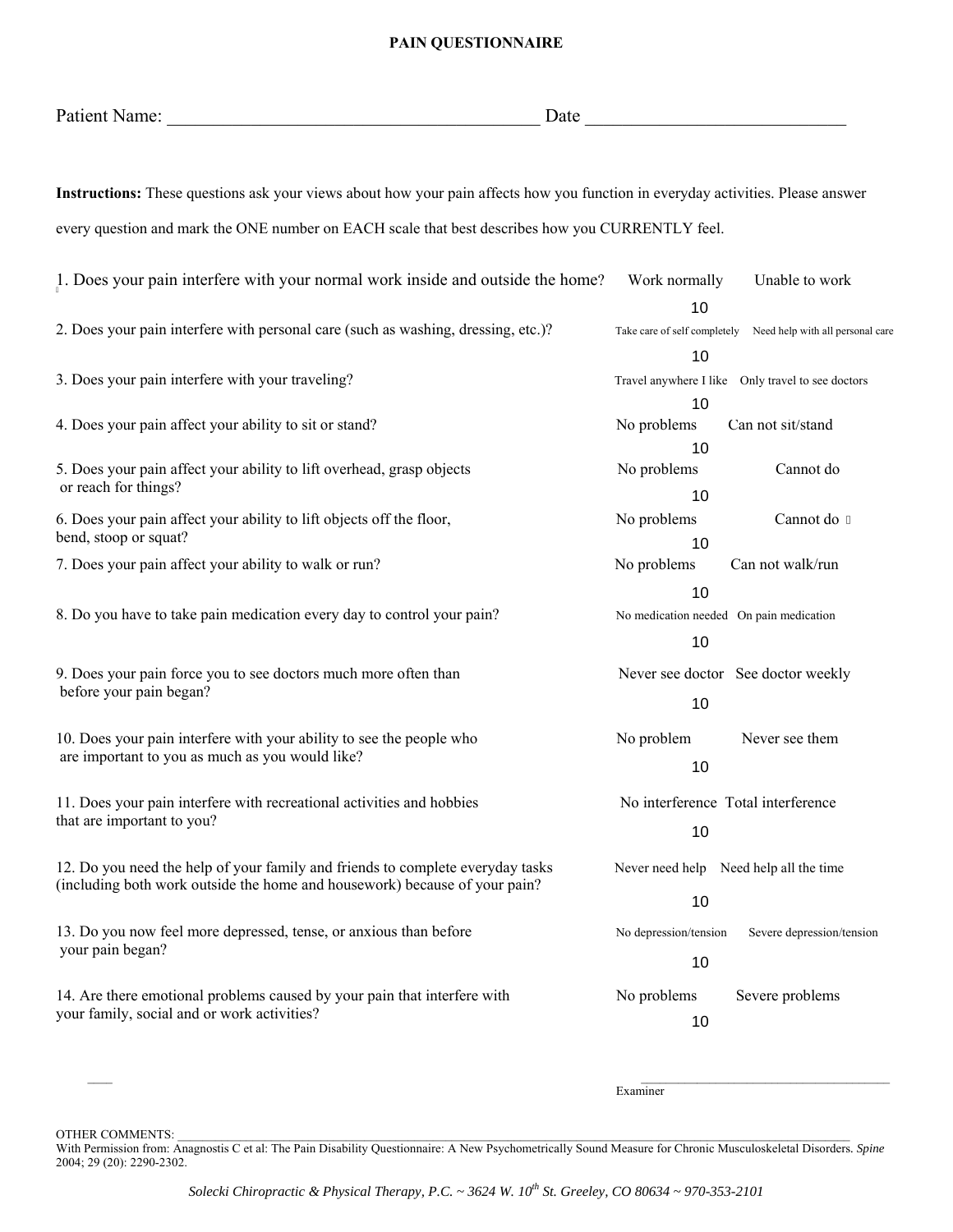## **DOCTOR-PATIENT RELATIONSHIP IN CHIROPRACTIC INFORMED CONSENT**

**CHIROPRACTIC:** It is important to acknowledge the difference between the healthcare specialties of Chiropractic, Osteopathy and Medicine. Chiropractic healthcare seeks to restore health through natural means without the use of medicine or surgery. This gives the body maximum opportunity to utilize its inherent recuperative powers. The success of the Chiropractic Doctor's procedures often depends on environment, underlying causes, physical and spinal conditions. It is important to understand what to expect from Chiropractic healthcare services.

**ANALYSIS:** A Doctor of Chiropractic conducts a clinical analysis for the express purpose of determining whether there is evidence of Vertebral Subluxation Syndrome (VSS) or Vertebral Subluxation Complex (VSC). When such VSS and VSC complexes are found, Chiropractic adjustments and ancillary procedures may be given in an attempt to restore spinal integrity. It is the Chiropractic premise that spinal alignment allows nerve transmission throughout the body and gives the body an opportunity to use its inherent recuperative powers. Due to the complexities of nature, no doctor can promise you specific results. This depends upon the inherent recuperative powers of the body.

**DIAGNOSIS:** Although Doctors of Chiropractic are experts in Chiropractic diagnosis, the VSS and VSC, they are not internal medicine specialists. Every Chiropractic patient should be mindful of his/her own symptoms and should secure other opinions if he/she has any concern as to the nature of his/her total condition. Your Doctor of Chiropractic may express an opinion as to whether or not you should take this step, but you are responsible for the final decision.

**INFORMED CONSENT FOR CHIROPRACTIC CARE:** A patient, in coming to the Doctor of Chiropractic, gives the Doctor permission and authority to care for the patient in accordance with the Chiropractic tests, diagnosis, and analysis. The Chiropractic adjustment or other clinical procedures are usually beneficial and seldom cause any problem. In rare cases, underlying physical defects, deformities or pathologies may render the patient susceptible to injury. The Doctor, of course, will not give a Chiropractic adjustment, or healthcare, if he/she is aware that such care may be contra-indicated. Again, it is the responsibility of the patient to make it known if he/she is suffering from: latent pathological defects, illnesses, or deformities which would otherwise not come to the attention of the Doctor of Chiropractic. The patient should look to the correct specialist for the proper diagnostic and clinical procedures. The Doctor of Chiropractic provides a specialized, non-duplicating health service. The Doctor of Chiropractic is licensed in a special practice and is available to work with other types of providers in your health care regime.

As with any healthcare procedure, there are certain complications, which may arise during chiropractic manipulation. Those complications include: fractures, disc injuries, dislocations, muscle strain, costoverebral strains and separations. Some types of manipulation of the neck have been associated with injuries to the arteries in the neck leading to or contributing to serious complications including stroke. Some patients will feel some stiffness and soreness following the first few days of treatment. Fractures are rare occurrences and generally result from some underlying weakness of the bone, which we check for while taking your medical history and during examination and X-ray. Stroke has been the subject of tremendous disagreement throughout the medical community, with one prominent authority stating that there is at most a one-in-a-million chance of such an outcome. Since even that risk should be avoided, we employ tests in our examination which are designed to identify if you may be susceptible to that kind of injury. Other complications are also generally described as "rare".

**RESULTS:** The purpose of Chiropractic services is to promote natural health through the reduction of the VSS or VSC. Since there are so many variables, it is difficult to predict the time schedule of efficacy of the Chiropractic procedures. Sometimes the response is phenomenal.

In most cases there is a more gradual, but quite satisfactory response. Occasionally, the results are less than expected. Two or more similar conditions may respond differently to the same Chiropractic care. Many medical failures find quick relief through Chiropractic. In turn, we must admit that conditions which do not respond to Chiropractic care may come under the control or be helped through medical science. The fact is that the science of Chiropractic and medicine may never be so exact as to provide definite answers to all problems. Both have great strides in alleviating pain and controlling disease.

**The patient understands and agrees to allow this chiropractic office to use their Patient Health Information for the purpose of treatment, payment, healthcare operations, and coordination of care. We want you to know how your Patient Health Information is going to be used in this office and your rights concerning those records. If you would like to have a more detailed account of our policies and procedures concerning the privacy of your Patient Health Information we encourage you to read the HIPAA NOTICE that is available to you at the front desk before signing this consent. If there is anyone you do not want to receive your medical records, please inform our office.** 

AUTHORIZATION AND RELEASE: I authorize payment of insurance benefits directly to the chiropractor or chiropractic office. I authorize the doctor to release all information necessary to communicate with personal physicians and other healthcare providers and payers and to secure the payment of benefits. I understand that I am responsible for all costs of chiropractic care, regardless of insurance coverage. I also understand that if I suspend or terminate my schedule of care as determined by my treating doctor, any fees for professional services will be immediately due and payable.

## **I have read and understand the foregoing**

| <b>Patient's Signature:</b>            | Date: |
|----------------------------------------|-------|
| Guardian's Signature Authorizing Care: | Date: |